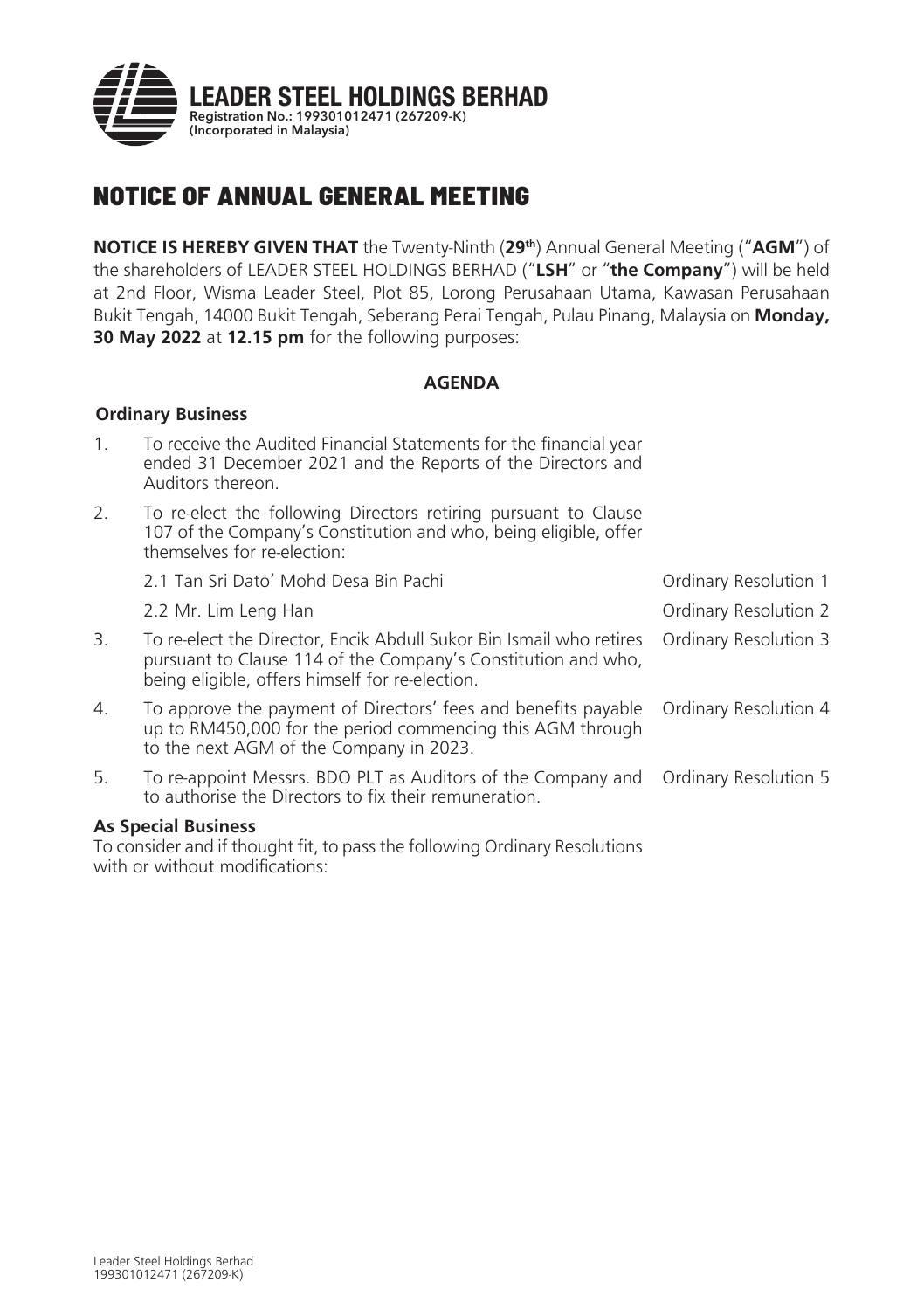## **AUTHORITY UNDER SECTIONS 75 AND 76 OF THE COMPANIES ACT 2016 FOR THE DIRECTORS TO ALLOT AND ISSUE SHARES**

6. "THAT, pursuant to Sections 75 and 76 of the Companies Act 2016 ("the Act") and subject always to the provisions of the Constitution of the Company and the approvals from the relevant regulatory authorities, the Board of Directors of the Company be and is hereby authorised to issue and allot from time to time such number of ordinary shares of the Company upon such terms and conditions and for such purposes as the Directors may, in their absolute discretion, deem fit, PROVIDED ALWAYS THAT the aggregate number of ordinary shares to be issued pursuant to this resolution does not exceed twenty per centum (20%) of the total number of issued shares (excluding treasury shares) of the Company for the time being AND THAT the Directors are also empowered to obtain the approval for the listing of and quotation for the additional shares so issued on the Bursa Malaysia Securities Berhad ("Bursa Securities") AND THAT such authority shall continue to be in force until the conclusion of the next Annual General Meeting ("AGM") of the Company or the expiration of the period within which the next AGM is required by law to be held or revoked/varied by resolution passed by the shareholders in general meeting whichever is the earlier AND FURTHER THAT such authority shall commence immediately upon the passing of this Resolution and continue to be in force until 31 December 2022 or such timing, as empowered by Bursa Securities and thereafter ten percent (10%) of the total number of issued shares (excluding treasury shares, if any) of the Company for the time being to be utilised before the conclusion of the next AGM of the Company after such approval was given or at the expiry of the period within which the next AGM is required to be held after the approval was given, whichever is the earlier ("20% General Mandate")."

## **PROPOSED RENEWAL OF SHAREHOLDERS' MANDATE FOR RECURRENT RELATED PARTY TRANSACTIONS OF A REVENUE OR TRADING NATURE ("Proposed Shareholders' Mandate")**

- 7. "THAT, subject to the provision of the Main Market Listing Requirements of Bursa Malaysia Securities Berhad, approval be and is hereby given to the Company and its subsidiaries ("Group") to enter into any of the transactions falling within the types of recurrent related party transactions of a revenue or trading nature with specified classes of related parties ("Recurrent Related Party Transactions") which are necessary for the day to day operations and are in the ordinary course of business and are carried out at arms' length basis on normal commercial terms of the Group on terms not more favourable to the related parties than those generally available to the public and are not, in the Company's opinion, detrimental to minority shareholders of the Company and that such approval shall continue to be in force until:
	- (a) the conclusion of the next Annual General Meeting ("AGM") of the Company at which time it will lapse, unless by a resolution passed at the next AGM, the authority is renewed;

Ordinary Resolution 6

**3** ANNUAL REPORT 2021

Ordinary Resolution 7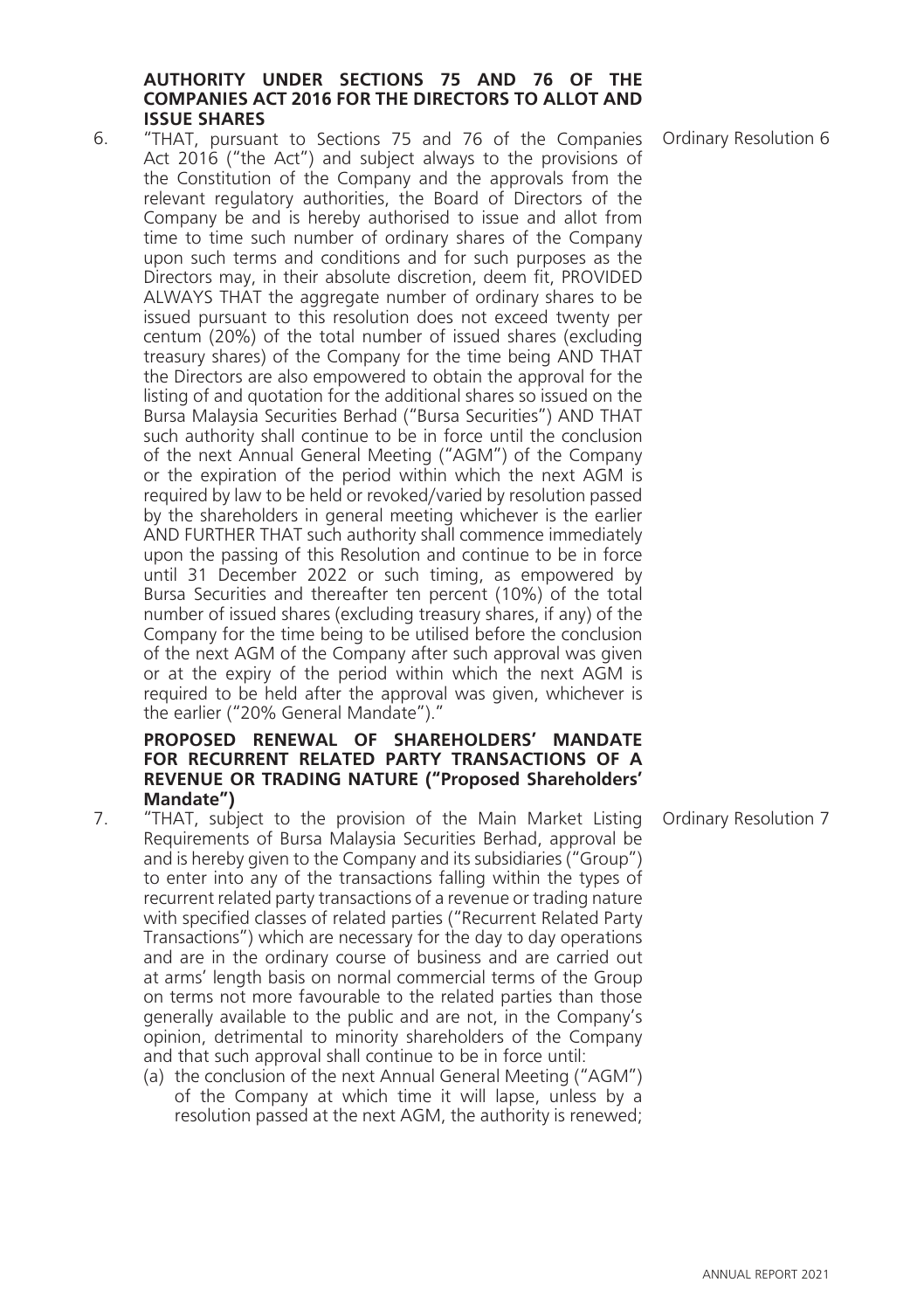- (b) the expiration of the period within which the next AGM after the date it is required to be held pursuant to Section 340(2) of the Companies Act 2016 ("the Act") (but shall not extend to such extension as may be allowed pursuant to Section 340(4) of the Act); or
- (c) revoked or varied by resolution passed by the shareholders of the Company in a general meeting, whichever is earlier.

AND THAT, the Directors of the Company be and are hereby authorised to do all acts, deeds, things and execute all necessary documents as they may consider necessary or expedient in the best interest of the Company with full powers to assent to any conditions, variations, modifications and/or amendments in any manner as may be required or permitted under relevant authorities to give full effect to the Proposed Shareholders' Mandate<sup>"</sup>

## **PROPOSED RENEWAL OF AUTHORITY TO BUY-BACK ITS OWN SHARES BY THE COMPANY ("Proposed Share Buy-Back")**

"THAT, subject to the Companies Act 2016 ("the Act") (as may be amended, modified or re-enacted from time to time), the Company's Constitution, the Main Market Listing Requirements of Bursa Malaysia Securities Berhad ("Bursa Securities") and approvals of all relevant governmental and/or regulatory authorities, where applicable, the Company be and is hereby authorized to purchase and/or hold such amount of ordinary shares in the Company (Proposed Share Buy-Back) as may be determined by the Directors of the Company from time to time and upon such terms and conditions as the Directors may deem fit and expedient in the interest of the Company provided that the aggregate number of ordinary shares purchased and/or held pursuant to this resolution shall not exceed ten per centum (10%) of the total number of issued shares of the Company at any given point in time and an amount of funds not exceeding the total retained profits of the Company based on the audited financial statements for the financial year ended 31 December 2021 be utilized by the Company for the Proposed Share Buy-Back.

AND THAT, at the discretion of the Directors of the Company, the ordinary shares of the Company to be purchased may be cancelled; and/or retained as treasury shares and subsequently distributed as dividends or resold on Bursa Securities or transfer for the purpose of or under an employee share option scheme ("ESOS") or as part of purchase consideration; or be cancelled.

AND THAT, the Directors of the Company be and are hereby empowered to take all such steps as necessary to implement, finalise and give full effect to the Proposed Share Buy-Back with full powers to assent to any conditions, modifications, variations and/or amendments (if any) as may be required or imposed by the relevant authorities from time to time and to do all such acts and things as the Board may deem fit and expedient in the best interest of the company.

(a) the conclusion of the next Annual General Meeting ("AGM") of the Company in 2023 at which time it will lapse, unless by a resolution passed at the meeting, the authority is renewed, either unconditionally or subject to conditions; or

Ordinary Resolution 8

8.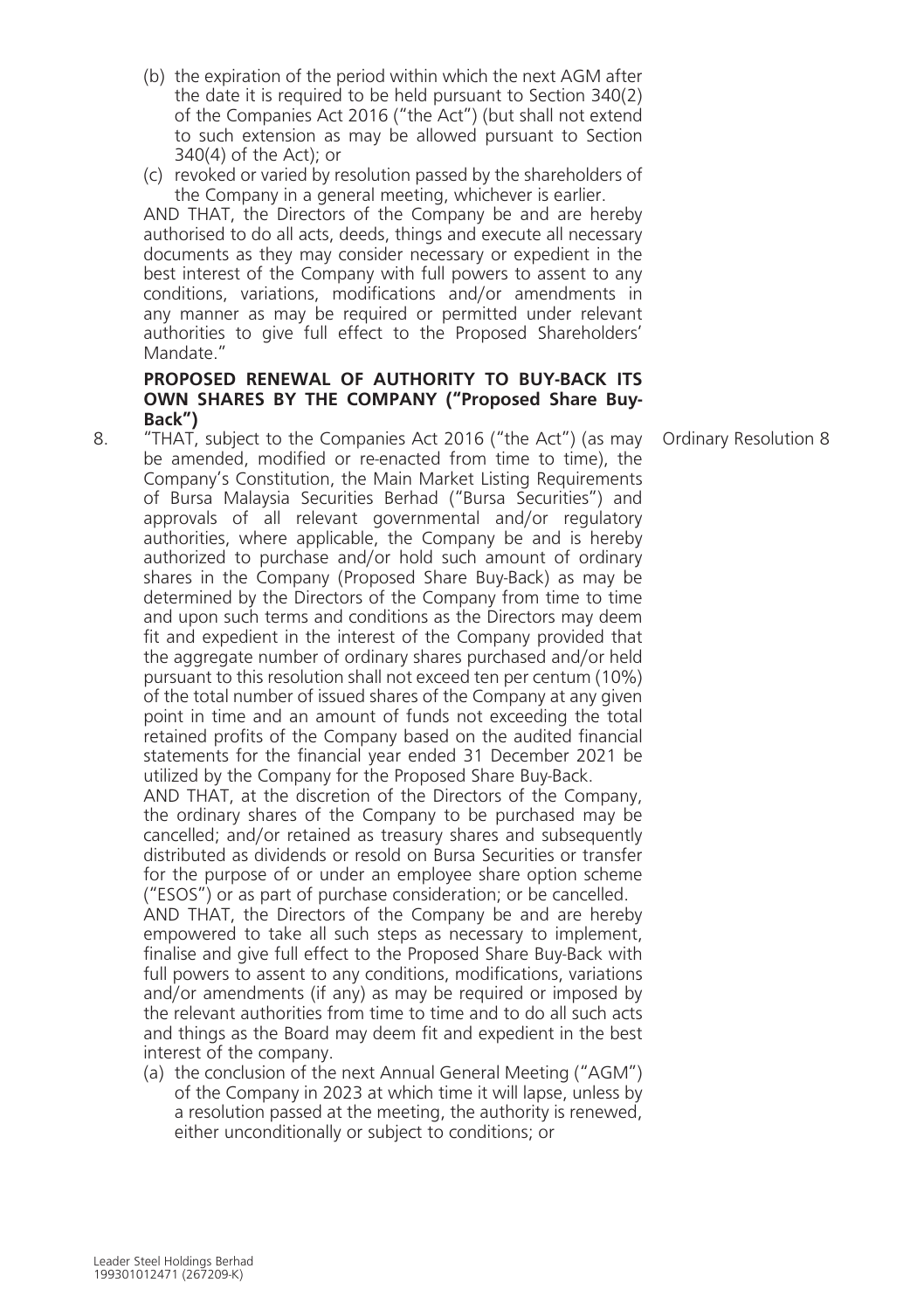- (b) the expiration of the period within which the next AGM is required to be held pursuant to Section 340(2) of the Act (but shall not extend to such extension as may be allowed pursuant to Section 340(4) of the Act); or
- (c) revoked or varied by resolution passed by the shareholders in general meeting,

whichever is earlier; but not so as to prejudice the completion of purchase(s) by the Company before the aforesaid date and in any event, in accordance with the provisions in the guidelines issued by Bursa Securities and/or by any other relevant authorities."

## **RETENTION AS INDEPENDENT DIRECTORS**

- 9. "THAT, contingent upon the passing of Ordinary Resolution 2, Mr. Lim Leng Han be retained as Independent Director of the Company, in accordance with the Malaysian Code on Corporate Governance until the conclusion of the next AGM." Ordinary Resolution 9
- 10. "THAT, Encik Mohd. Arif bin Mastol be retained as Independent Ordinary Resolution 10 Director of the Company, in accordance with the Malaysian Code on Corporate Governance until the conclusion of the next AGM."
- 11. To transact any other business of which due notice shall have been given.

#### By Order of the Board

Tai Yit Chan (MAICSA 7009143) (SSM PC No. 202008001023) Ong Tze-En (MAICSA 7026537) (SSM PC No. 202008003397) Joint Company Secretaries Penang, 29 April 2022

#### **Notes:**

- 1. A member of the Company entitled to attend and vote at a meeting of the Company, or at a meeting of any class of members of the Company, shall be entitled to appoint not more than two (2) proxies to attend and vote in his stead at the meeting, and that a proxy may but need not be a member. There shall be no restriction as to the qualification<br>of the proxy. Where a member appoints more than one (1) proxy, he shall specify the proportion of his hol meeting of the Company shall have the same rights as the member to speak at the meeting.<br>2. Where a member of the Company is an authorised nominee as defined under the Securities Industry (Central
- Depositories) Act 1991 ("SICDA"), it may appoint not more than two (2) proxies in respect of each securities account<br>it holds with ordinary shares of the Company standing to the credit of the said securities account. The a two (2) proxies in respect of any particular securities account shall be invalid unless the authorised nominee specifies the proportion of its shareholding to be represented by each proxy. 3. Where a member of the Company is an Exempt Authorised Nominee which holds ordinary shares in the Company for
- multiple beneficial owners in one (1) securities account ("Omnibus Account"), there is no limit to the number of proxies which the Exempt Authorised Nominee may appoint in respect of each Omnibus Account it holds. Where an Exempt Authorised Nominee appoints more than one (1) proxy in respect of each Omnibus Account, the appointment shall be invalid unless the Exempt Authorised Nominee specifies the proportion of its shareholding to be represented by each proxy. An Exempt Authorised Nominee refers to an authorised nominee defined under the SICDA which is exempted<br>from compliance with the provisions of subsection 25A(1) of SICDA.
- The instrument appointing a proxy shall be in writing under the hand of the appointer or of his attorney duly authorised in writing, or, if the appointer is a corporation, either under its Common Seal, or under the hand of an officer or attorney<br>duly authorised. A proxy must be of full age. An instrument appointing a proxy to vote shall be d power to demand or concur in demanding a poll on behalf of the appointer. Members not resident in Malaysia may<br>appoint and revoke proxies by cable.
- appoint and revoke proxies by cable. 5. For the proxy to be valid, the Form of Proxy duly completed must be deposited at the Company's Registered Office at
- 170-09-01, Livingston Tower, Jalan Argyll, 10050 George Town, Pulau Pinang, Malaysia at least forty-eight (48) hours<br>before the time appointed for holding the meeting or any adjournment thereof.<br>6. In respect of deposited vote on his/her behalf.

#### **Explanatory Notes:**

1. The profiles of the Directors who are standing for re-election under item 2 and 3 of this Agenda are set out in the Board of Directors' profile of the Annual Report 2021. Based on the recommendation of the Nomination Committee, the Board is satisfied with the performance and contributions of the following Directors and supports the re-election based on the following justifications:-

**(Re-election of Tan Sri Dato' Mohd Desa Bin Pachi & Mr. Lim Leng Han as Independent Non-Executive Directors)** Tan Sri Dato' Mohd Desa Bin Pachi and Mr. Lim Leng Han fulfill the requirement of independence set out in the Main Market Listing Requirements ("MMLR") of Bursa Securities as well as the prescribed criteria under the Malaysian Code on<br>Corporate Governance ("MCCG 2021"). They have demonstrated their independence through their engagement meetings by proactively giving valuable insights to the Management in developing the Group's business strategies. They also exercised their due care and carried out their professional duties proficiently during their tenure as an Independent Non-Executive Directors and Chairman of the Company respectively.